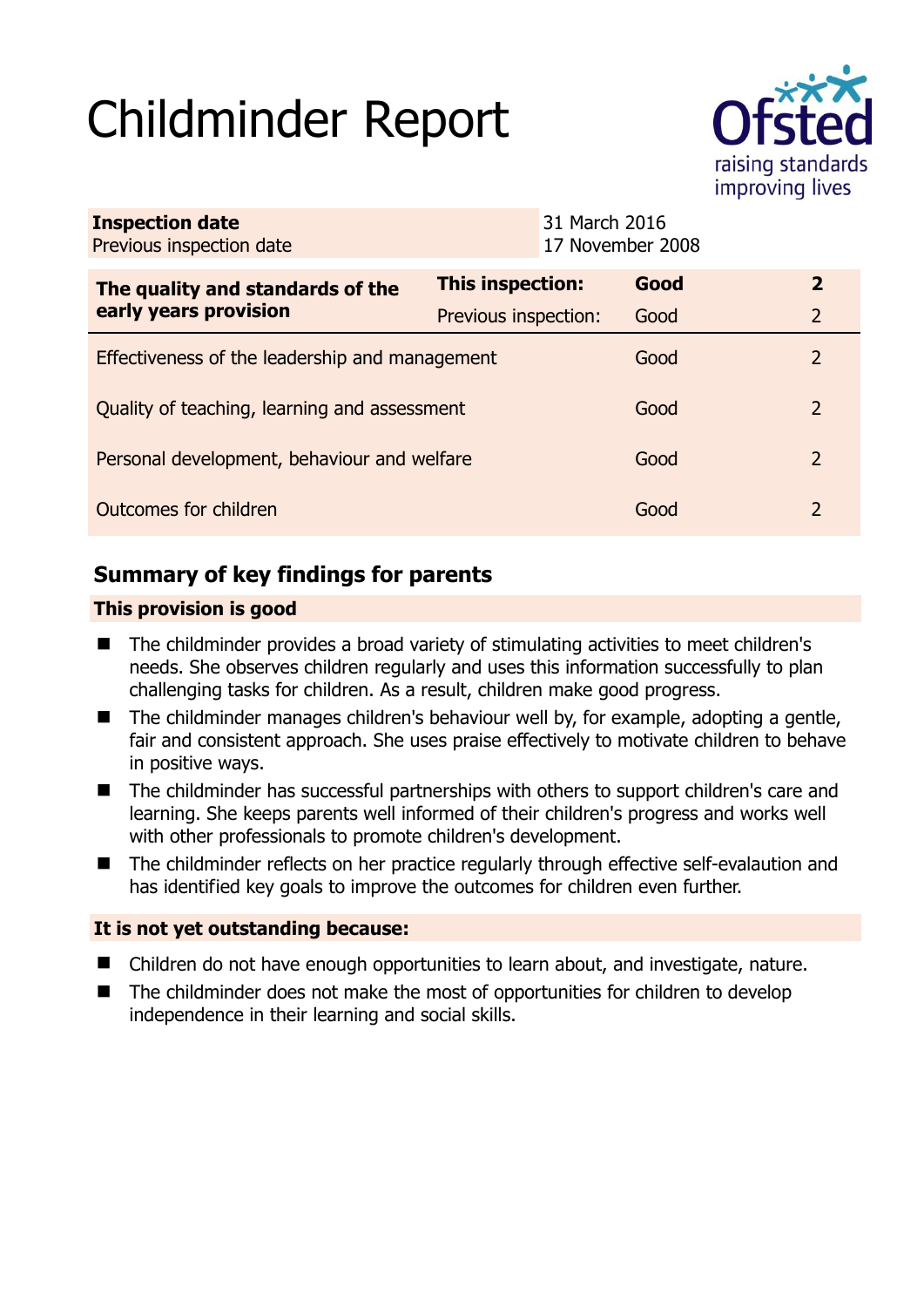## **What the setting needs to do to improve further**

#### **To further improve the quality of the early years provision the provider should:**

- develop more ways for children to learn about, and investigate, nature
- make the most of opportunities for children to develop independence in their learning and social skills.

### **Inspection activities**

- $\blacksquare$  The inspector viewed the premises with the childminder.
- The inspector observed interaction between the childminder and children.
- The inspector discussed children's progress.
- The inspector sampled a range of documentation and held a discussion with the childminder.

### **Inspector**

Jennifer Beckles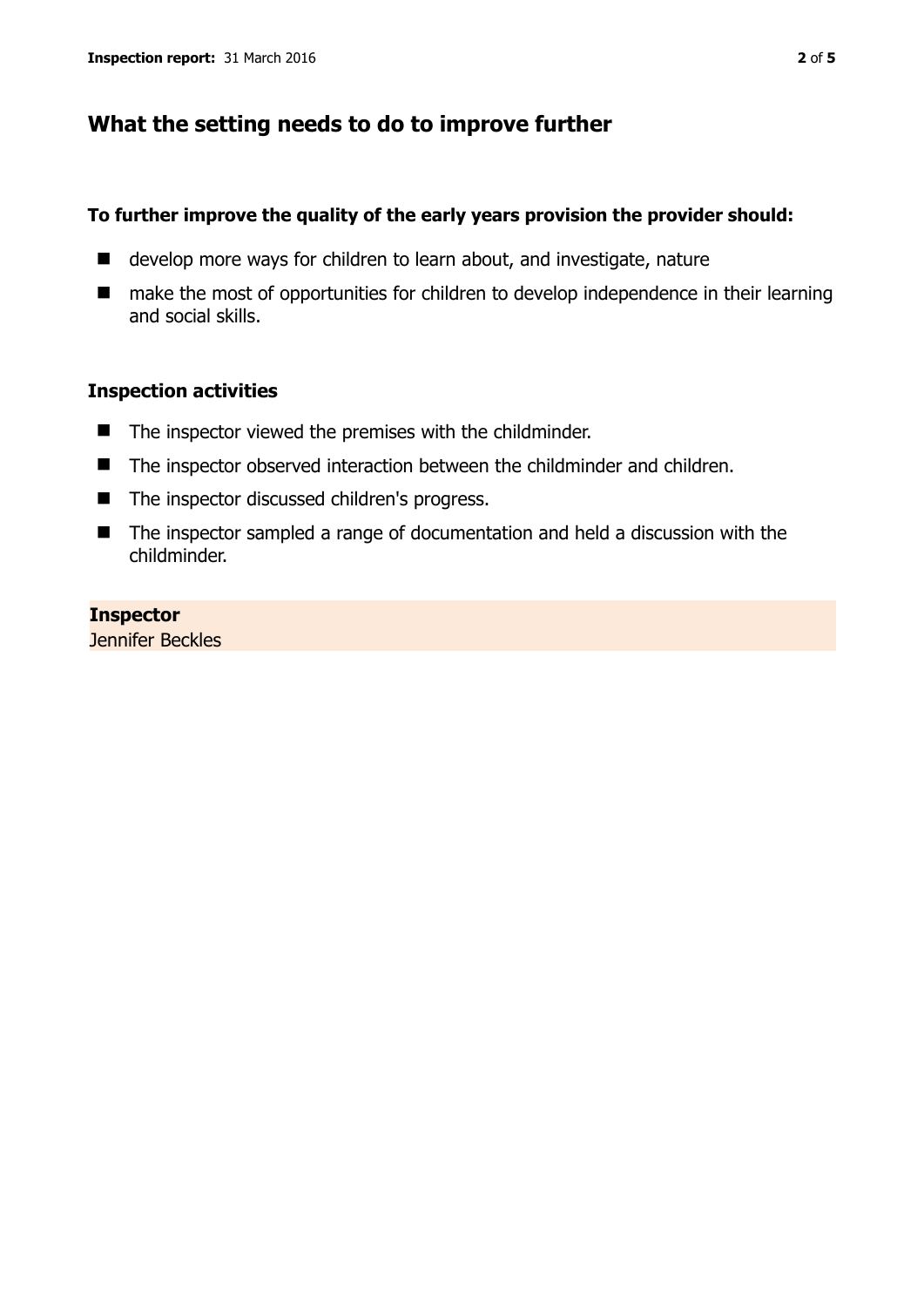## **Inspection findings**

#### **Effectiveness of the leadership and management is good**

Safeguarding is effective. The childminder is clear about procedures to follow should she be concerned about a child's welfare. She protects children from harm effectively. For instance, she carries out comprehensive risk assessment covering all areas used by children to help keep them safe. The childminder is eager to enhance her knowledge and skills to promote better outcomes for children. For example, following the previous inspection, she attended a course which led to greater understanding of children's developmental stages. The childminder monitors her work effectively. She checks planning and assessment regularly to ensure that they meet the needs of children.

#### **Quality of teaching, learning and assessment is good**

The childminder promotes children's language skills well. For instance, she questions children effectively and teaches them the names of everyday objects. The childminder promotes children's early literacy skills successfully by, for instance, reading stories in lively tones and encouraging children to participate in stories. She teaches children early mathematics in effective ways. For example, she uses everyday opportunities to teach children to count, sort and group objects. Children have good opportunities to develop their creativity. For example, they use a wide range of tools and materials to paint, draw and make collages. The childminder teaches children to take turns, share resources and to respect each other, which supports their personal development well. Children have a good range of physical challenges. For instance, they climb, practise throwing and catching skills, and learn to move confidently in different ways when they visit the local park daily.

#### **Personal development, behaviour and welfare are good**

Children settle well under the care of the childminder. For instance, she builds warm, nurturing relationships with children and greets them warmly when they arrive. The childminder promotes children's confidence and self-motivation well by, for example, providing activities linked to their interests, which enhances their enjoyment and concentration. She teaches children how to behave in safe ways. For instance, she discusses road safety and carries out regular fire drills so children know how to react in an emergency. The childminder promotes healthy lifestyle choices well by, for instance, providing well-balanced meals and snacks and daily physical exercise outdoors to support children's physical development.

#### **Outcomes for children are good**

Children make good progress from their starting points. They learn alphabet letter names and sounds and learn to count, sort and group objects. Children develop good attitudes for learning. They learn valuable skills for later use and are well prepared for school.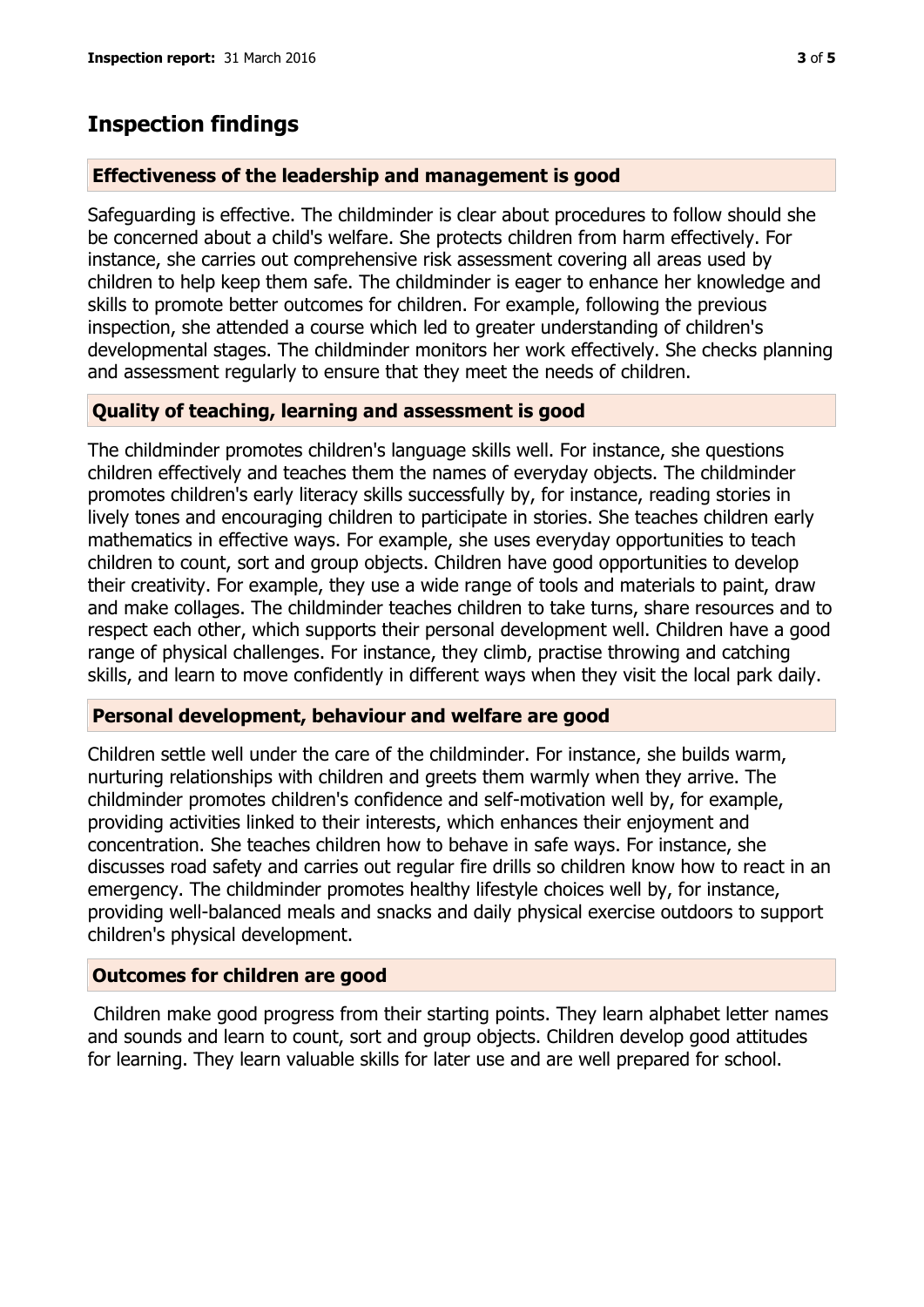# **Setting details**

| Unique reference number       | EY346071                                                                             |  |
|-------------------------------|--------------------------------------------------------------------------------------|--|
| <b>Local authority</b>        | Wandsworth                                                                           |  |
| <b>Inspection number</b>      | 828503                                                                               |  |
| <b>Type of provision</b>      | Childminder                                                                          |  |
| Day care type                 | Childminder                                                                          |  |
| <b>Registers</b>              | Early Years Register, Compulsory Childcare<br>Register, Voluntary Childcare Register |  |
| <b>Age range of children</b>  | $1 - 3$                                                                              |  |
| <b>Total number of places</b> | 3                                                                                    |  |
| Number of children on roll    | 8                                                                                    |  |
| <b>Name of provider</b>       |                                                                                      |  |
| Date of previous inspection   | 17 November 2008                                                                     |  |
| <b>Telephone number</b>       |                                                                                      |  |

The childminder registered in 2007. She lives in Putney, in the London Borough of Wandsworth. The childminder provides care for children each weekday from 7.30am to 6pm, all year round, except on bank holidays.

This inspection was carried out by Ofsted under sections 49 and 50 of the Childcare Act 2006 on the quality and standards of provision that is registered on the Early Years Register. The registered person must ensure that this provision complies with the statutory framework for children's learning, development and care, known as the Early Years Foundation Stage.

Any complaints about the inspection or the report should be made following the procedures set out in the guidance 'Complaints procedure: raising concerns and making complaints about Ofsted', which is available from Ofsted's website: www.gov.uk/government/organisations/ofsted. If you would like Ofsted to send you a copy of the guidance, please telephone 0300 123 4234, or email enquiries@ofsted.gov.uk.